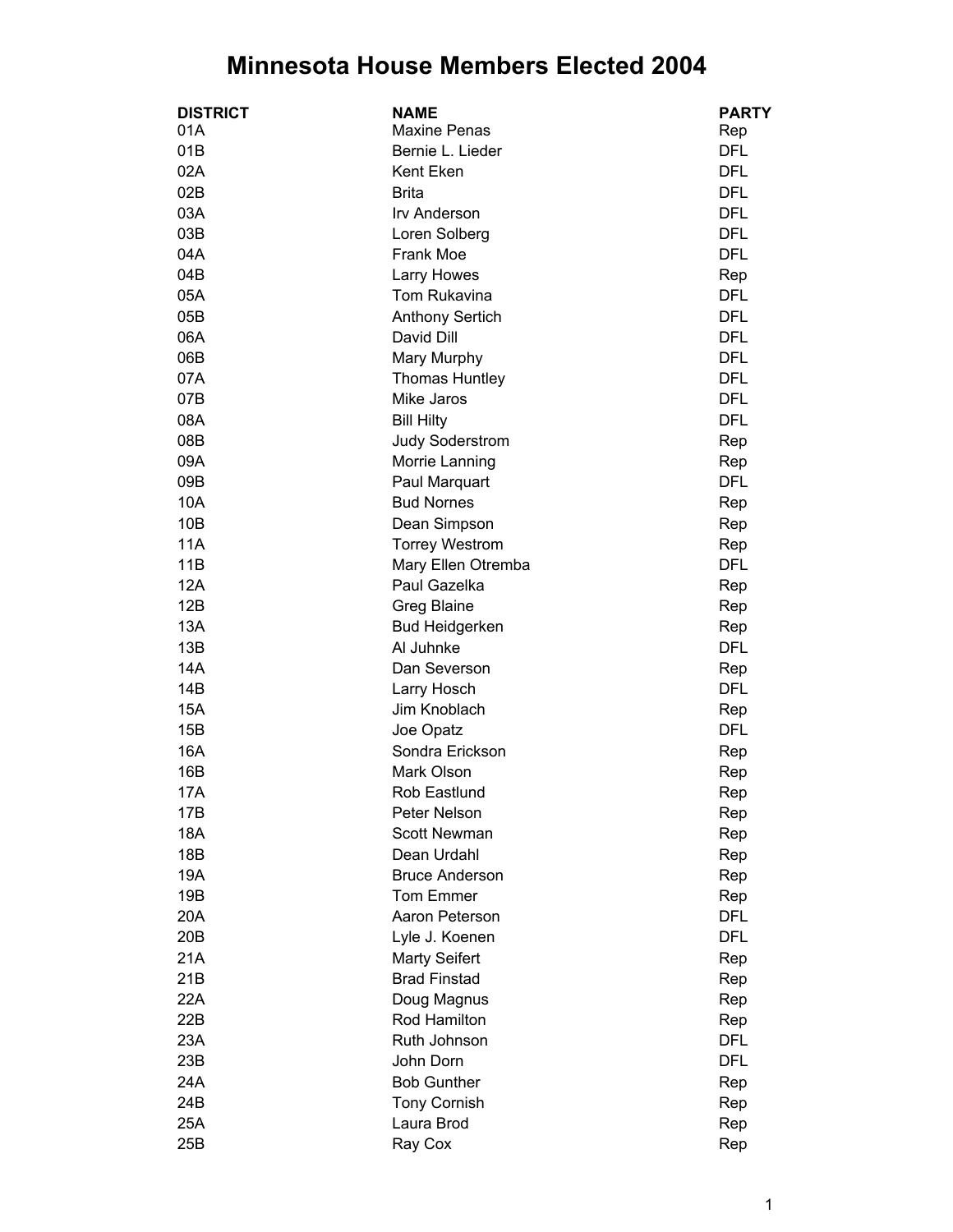## **Minnesota House Members Elected 2004**

| <b>DISTRICT</b> | <b>NAME</b>             | <b>PARTY</b> |
|-----------------|-------------------------|--------------|
| 26A             | Connie Ruth             | Rep          |
| 26B             | <b>Patti Fritz</b>      | <b>DFL</b>   |
| 27A             | Dan Dorman              | Rep          |
| 27B             | Jeanne Poppe            | <b>DFL</b>   |
| 28A             | Jerry Dempsey           | Rep          |
| 28B             | Steve Sviggum           | Rep          |
| 29A             | Randy Demmer            | Rep          |
| 29B             | Fran Bradley            | Rep          |
| 30A             | <b>Tina Liebling</b>    | <b>DFL</b>   |
| 30 <sub>B</sub> | Andy Welti              | <b>DFL</b>   |
| 31A             | Gene Pelowski Jr.       | <b>DFL</b>   |
| 31B             | <b>Gregory Davids</b>   | Rep          |
| 32A             | <b>Arlon Lindner</b>    | Rep          |
| 32B             | Joyce Peppin            | Rep          |
| 33A             | <b>Steve Smith</b>      | Rep          |
| 33B             | Barb Sykora             | Rep          |
| 34A             | Paul Kohls              | Rep          |
| 34B             | Joe Hoppe               | Rep          |
| 35A             | Michael Beard           | Rep          |
| 35B             | Mark Buesgens           | Rep          |
| 36A             | Mary Liz Holberg        | Rep          |
| 36B             | Pat Garofalo            | Rep          |
| 37A             | Lloyd Cybart            | Rep          |
| 37B             | Dennis Ozment           | Rep          |
| 38A             | Tim Wilkin              | Rep          |
| 38B             | Lynn Wardlow            | Rep          |
| 39A             | <b>Rick Hansen</b>      | <b>DFL</b>   |
| 39B             | Joe Atkins              | <b>DFL</b>   |
| 40A             | <b>Duke Powell</b>      | Rep          |
| 40B             | Ann Lenczewski          | <b>DFL</b>   |
| 41A             | Ron Erhardt             | Rep          |
| 41B             | Neil Peterson           | Rep          |
| 42A             | Maria Ruud              | <b>DFL</b>   |
| 42B             | Erik Paulsen            | Rep          |
| 43A             | Jeff Johnson            | Rep          |
| 43B             | Ron Abrams              | Rep          |
| 44A             | <b>Steve Simon</b>      | <b>DFL</b>   |
| 44B             | Ron Latz                | <b>DFL</b>   |
| 45A             | Sandra Peterson         | <b>DFL</b>   |
| 45B             | Lyndon R. Carlson       | <b>DFL</b>   |
| 46A             | Mike Nelson             | <b>DFL</b>   |
| 46B             | Debra Hilstrom          | <b>DFL</b>   |
| 47A             | Denise Dittrich         | <b>DFL</b>   |
| 47B             | Stephanie Olsen         | Rep          |
| 48A             | Tom Hackbarth           | Rep          |
| 48B             | Jim Abeler              | Rep          |
| 49A             | <b>Chris Delaforest</b> | Rep          |
| 49B             | Kathy Tingelstad        | Rep          |
| 50A             | Barbara Goodwin         | <b>DFL</b>   |
| 50 <sub>B</sub> | Char Samuelson          | Rep          |
|                 |                         |              |